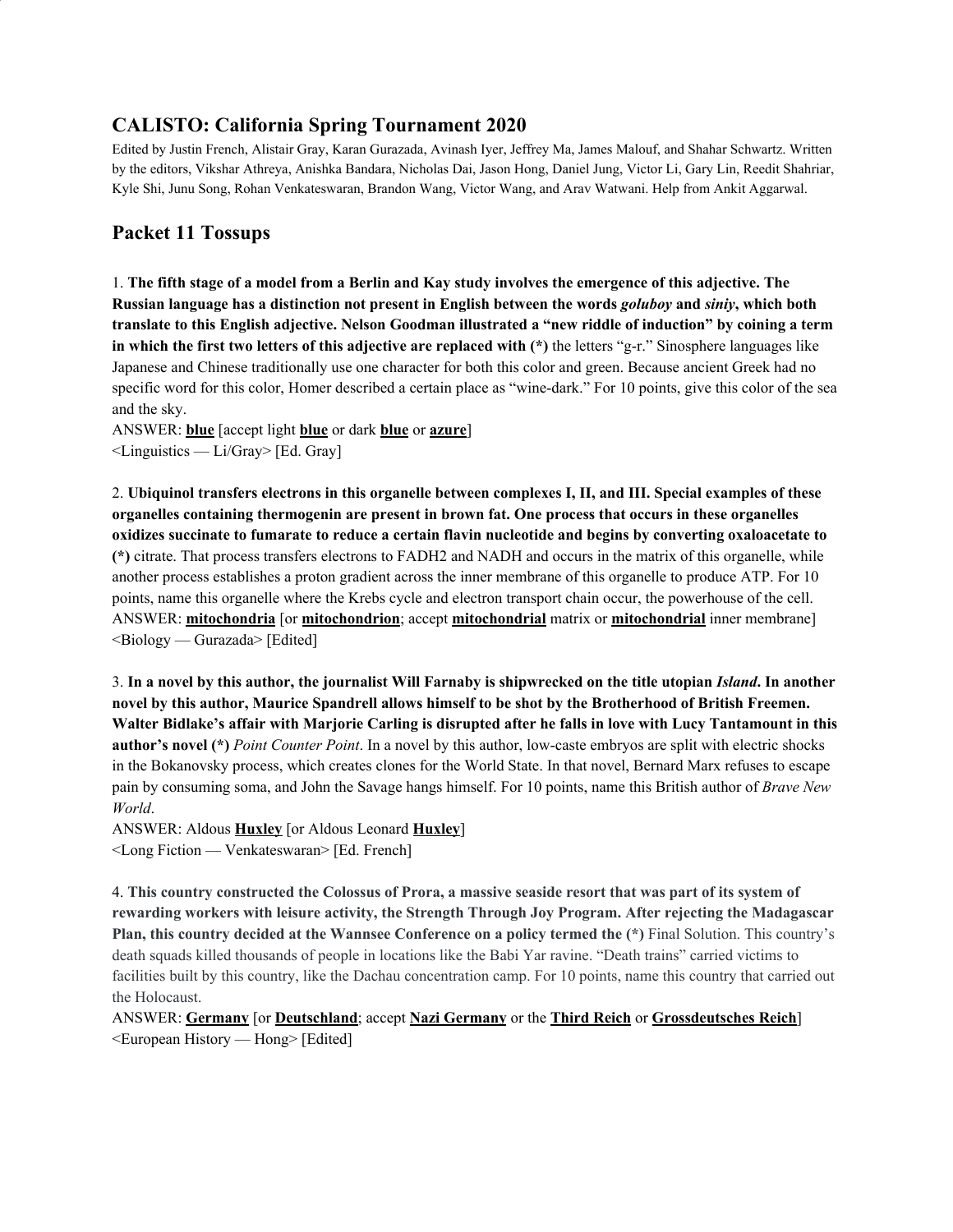5. **This painting's commissioner originally wanted its hidden rightmost figure to be a clergyman. Gabriel Francois Doyen** (doh-YANH) **refused the commission of this painting, which includes a sculpture by Étienne** Falconet (fal-koh-NAY) of a cupid placing his finger to his lips. Two putti statues watch in the background as a **(\*)** slipper flies off this painting's central aristocratic woman. An oblivious man stands in the background of this painting while a voyeur hidden in the grass looks up the billowing pink dress of his mistress. That woman sits on the title object of, for 10 points, what Rococo painting by Jean-Honoré Fragonard (frag-oh-NAR)?

ANSWER: *The Swing* [or *Les hasards heureux de l'escarpolette*; accept *The Happy Accidents of the Swing* or *The Swing (after Fragonard)*]

 $\leq$ Painting — Ma $>$  [Edited]

6. A statue in this city was renovated in 1980 to prepare for the visit of Pope John Paul II, and, in 2010, **Barack Obama visited this city's neighborhood of Cidade de Deus** (see-DAH-dzee dee doos)**. This city is home** to the largest urban forest in the world, its Tijuca (tsee-ZOO-ka) Forest National Park, and this city lies west **of (\*)** Guanabara Bay. Rocinha (roh-SEEN-ya) is one of this city's slum districts, or *favelas* (fah-VAY-las). Paul Landowski sculpted a statue located atop Mount Corcovado in this city, whose Sambadrome features a large samba parade at its annual Carnival. A large statue of Christ the Redeemer, overlooks, for 10 points, what second most populous city in Brazil after São Paulo?

ANSWER: **Rio de Janeiro** [or **Rio**]

<Geography — Venkateswaran> [Edited]

7. This physicist names the natural unit for the magnetic moment of an electron due to its spin and orbital **angular momentum. Sommerfeld modified a model named for this physicist to account for its failure to explain the Stark and Zeeman effects. The most probable distance between the nucleus of hydrogen and its electron is this physicist's (\*)** radius. This physicist explained Rydberg's formula for the wavelength of spectral lines by considering transitions between discrete energy levels, which are indexed by the principal quantum number *n*. For 10 points, name this physicist who proposed that electrons orbit the nucleus like planets in the Solar System. ANSWER: Niels **Bohr** [accept **Bohr** magneton or **Bohr**-Sommerfeld model or **Bohr** radius or **Bohr** model] <Physics — Schwartz> [Ed. French]

8. A character from a story by this author calls himself "a creature driven and derided by vanity." That character is given a florin by his uncle to buy something for Mangan's sister at the title bazaar. In another **story by this author, Bartell D'Arcy sings** *The Lass of Aughrim* **at a party, leading (\*)** Gabriel Conroy to contemplate his wife's life while snow falls on the grave of her dead lover, Michael Furey. In a novel by this author, the phrase, "yes I said yes I will yes" concludes a long, stream-of-consciousness soliloquy by Molly Bloom. For 10 points, name this author who collected "Araby" and "The Dead" in *Dubliners* before writing *A Portrait of the Artist as a Young Man* and *Ulysses*.

ANSWER: James **Joyce** [or James Augustus Aloysius **Joyce**] <Short Fiction — Gray> [Ed. French]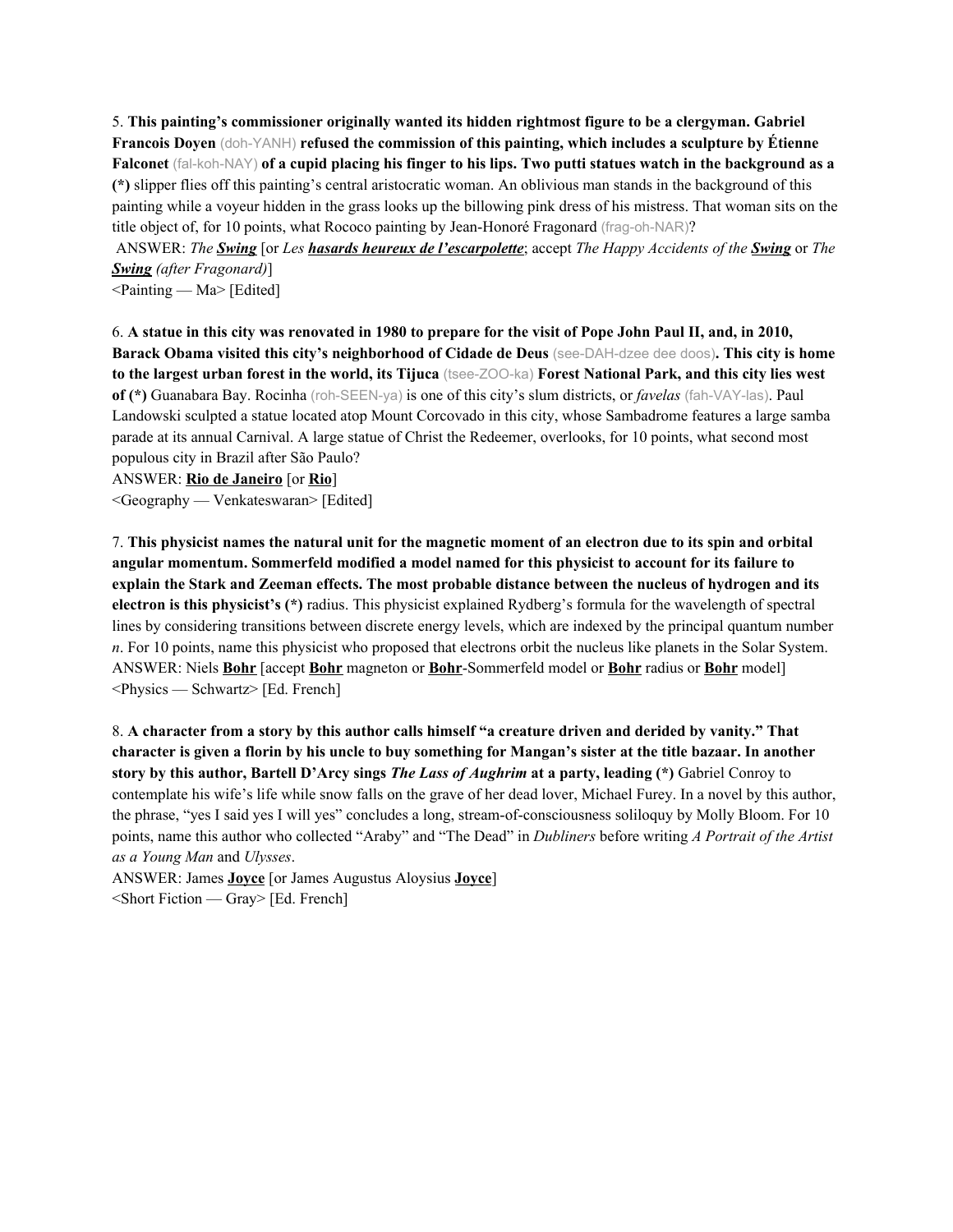9. Soldiers from this country carried out the St. Albans raid. Due to a blockade by a neighboring country, **Mary Jackson led a bread riot in this country's capital. Lieutenant John L. Porter used this country's Tredegar Iron Works to create ships to fight in the Battle of Hampton Roads. One of this country's diplomats, John Slidell, was captured in the (\*)** Trent Affair. This country rebuilt the *Merrimack* for its navy in order to defeat the ironclad *Monitor*. Britain and France refused to recognize this country due to sufficient cotton production in Egypt. Jefferson Davis was the only president of, for 10 points, what country that fought the Union during the Civil War?

ANSWER: **Confederate States** of America [or **CSA** or the **Confederacy**; do NOT accept or prompt on "America"] <US History — Hong> [Ed. Iyer]

10. **This process does not change the density of matter over time in Fred Hoyle's steady-state model. The Friedmann equations model this process, which implies an increasing scale factor. Alan Guth** (gooth) proposed that this process occurred very quickly after the grand unification epoch to explain the absence of **magnetic monopoles. Georges Lemaître's** (luh-MET-ruh's) **prediction of this process was confirmed by (\*)** Edwin Hubble's measurements of galactic redshift. The Lambda-CDM model uses a positive cosmological constant to explain dark energy, which causes this process to accelerate. For 10 points, name this process by which points in the universe get further apart over time.

ANSWER: **expansion** of the universe [or **expansion** of space or cosmological **expansion**; accept word forms such as **expanding** universe; prompt on cosmic inflation; do NOT accept or prompt on "Big Bang"] <Astronomy — French> [Edited]

11. **This composer used a 6/8 + 2/4** (six eight plus two four) **time signature as well as slurred arpeggios to** represent features of the title location in "Une bargue sur l'océan." A "choreographic poem" by this composer **of** *Miroirs* (mee-RWAH) **is more often performed as the concert work** *La Valse.* **This composer paid homage to fallen comrades in World War I through baroque dance forms in (\*)** *Le Tombeau de Couperin* (luh tom-BOH duh coop-ah-RAN). Ida Rubinstein commissioned a one-movement piece by this composer which constantly crescendos over a repetitive snare drum ostinato. For 10 points, name this French composer of *Bolero*. ANSWER: Maurice **Ravel** [or Joseph Maurice **Ravel**] <Classical Music — Gurazada> [Ed. Ma]

12. This man declared Laurent-Desire Kabila to be "not the man of the hour" after attempting to aid him in the Simba Rebellion. This man said, "Shoot, coward! You are only going to kill a man" before being executed by firing squad in Bolivia. An iconic photo of this man was captured by Alberto Korda in (\*) Guerrillero *Heroico* (gheh-ree-YEH-roh eh-RO-ee-co). This man wrote a "thank you" note to John F. Kennedy following the Bay of Pigs invasion. With Fidel Castro, this man helped to overthrow Cuban president Fulgencio Batista. For 10 points, name this Marxist revolutionary who was second-in-command to Fidel Castro. ANSWER: Che **Guevara** [or **Che** or Ernesto **Guevara** or Ernesto **Lynch**] <Latin American History — Lin> [Ed. Hong]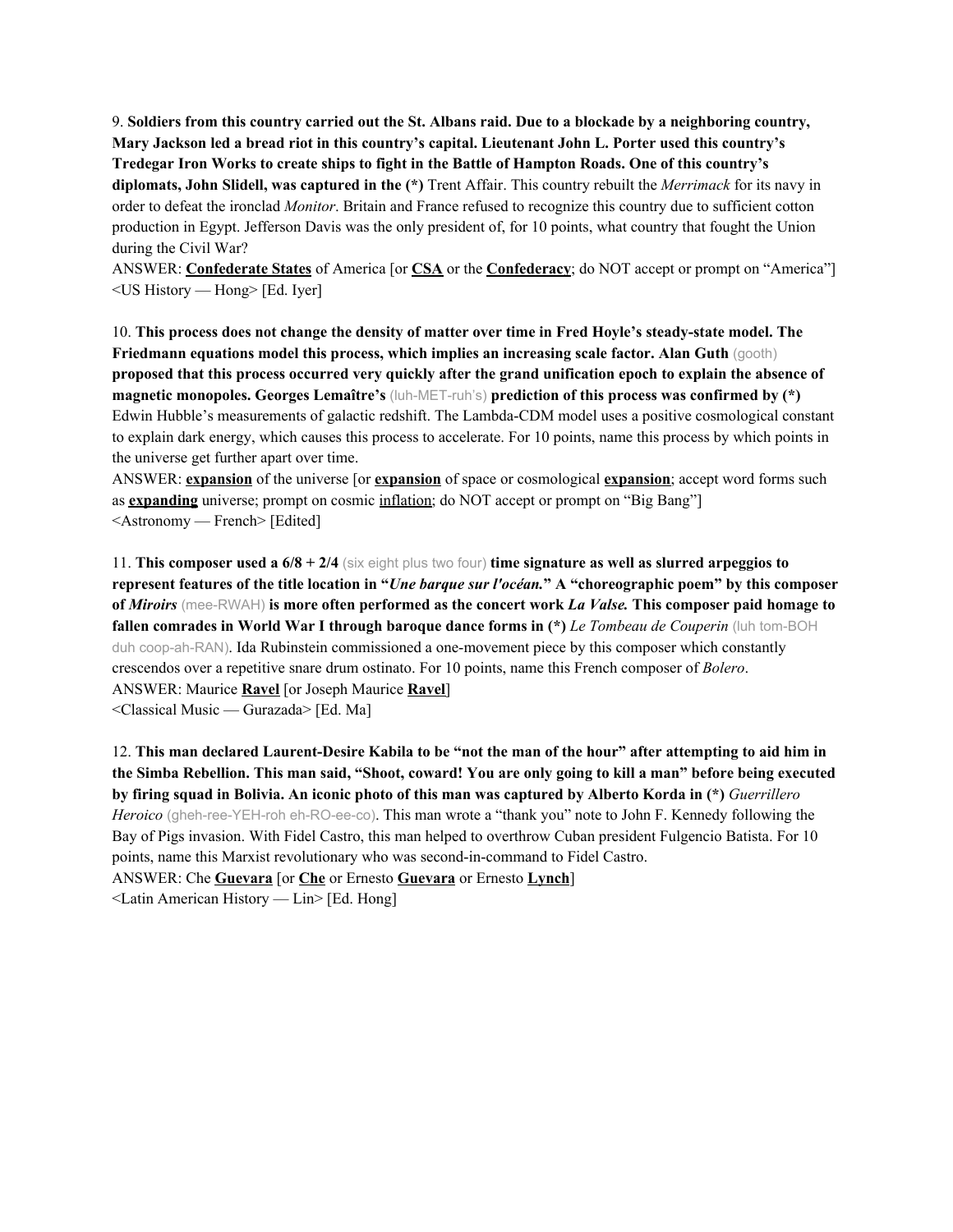13. **In one poem about this event, the speaker notes "hope… flounders in mud" before praying "make it** stop!" In another poem set during this event, a man shouts, "O Christ, they're coming at us!" A poem set during this event describes the "froth-corrupted lungs" of a man with a "hanging face, like a devil's sick of **sin." The poems (\*)** "Attack" and "Counter-Attack" are set during this war, as is a poem that describes an "ecstasy of fumbling." That poem condemns the "old lie" told "to children ardent for some desperate glory… *Dulce et decorum est* / *Pro patria mori*." For 10 points, name this war described in poems by Siegfried Sassoon and Wilfred Owen.

ANSWER: **World War I** [or **WWI** or the **First World War** or the **Great War**; prompt on attack or counter-attack before mention by asking, "what conflict is the attack part of?"] <Poetry — Schwarz> [Ed. French]

14. On an album by this musician, pianist Tommy Flanagan failed to keep up with the rapid ii-V-I ("two - five one") chord progressions during his solo on the title track. This musician played a recurring "short long, short short" motif in all twelve keys on the track "Acknowledgement," which opens an album that concludes with a **"Psalm." A harmonic progression in which the root descends by major thirds is called this composer's (\*)** "changes." This musician recorded a jazz rendition of "My Favorite Things," and his style was dubbed "sheets of sound." For 10 points, name this jazz saxophonist of *Giant Steps* and *A Love Supreme*. ANSWER: John **Coltrane**

<Jazz — French> [Edited]

15. The permanent of a matrix is defined with a sum indexed by a group of these functions. The symmetric group of order  $n$  is the group of these functions on a set with  $n$  elements. The Levi-Civita symbol for one of these functions is positive if the function is even. In set theory, these functions are bijections from a set to itself. One of these functions is even if it decomposes into an even number of  $(*)$  transpositions. If one of these functions leaves no element fixed, then it is a derangement. The total number of these functions on a set with *n* distinct elements is *n*-factorial. For 10 points, name these rearrangements of a set in which order matters, unlike combinations.

ANSWER: **permutation**s <Math — French> [Edited]

16. **In this culture's cosmology, the universe consists of four corners bound together by a** *ceiba* (SAY-buh) **tree.** In a myth from this culture, a god decorates his teeth with gems to convince people that he is the sun and moon. This culture tells a myth in which a man has his head replaced with a squash after he is decapitated in **the (\*)** House of Bats. The Dominican priest Francisco Ximenez (hee-MEH-nez) preserved a text from this culture in which Seven Macaw is shot with blowguns by the Hero Twins, who play the ballgame against the gods of Xibalba (shi-BAL-beh). For 10 points, the *Popol Vuh* (POH-pol-wuh) collects the myths of what Mesoamerican culture whose Long Count Calendar started a new cycle in 2012?

ANSWER: **Maya** culture [or **Mayan** culture; accept **K'iche** Maya or **Yucatec** Maya] <Mythology — Venkateswaran> [Ed. French]

17. One of this singer's songs was written "like a painting where you can see the different parts," such as **images of "mathematicians" and "carpenters' wives." That song, "Tangled Up In Blue," appears on this** singer's album Blood on the Tracks. A character in one song by this singer "don't talk so loud" after having **(\*)** "dressed so fine;" and a chorus in that song asks "How does it feel / to be on your own / with no direction home." The title phrase is the answer to the question "How many roads must a man walk down?" in a protest song by this singer. For 10 points, name this folk singer of "Like a Rolling Stone" and "Blowin' in the Wind." ANSWER: Bob **Dylan** [or Robert Allen **Zimmerman**]  $\leq$  Pop Culture — Gray> [Edited]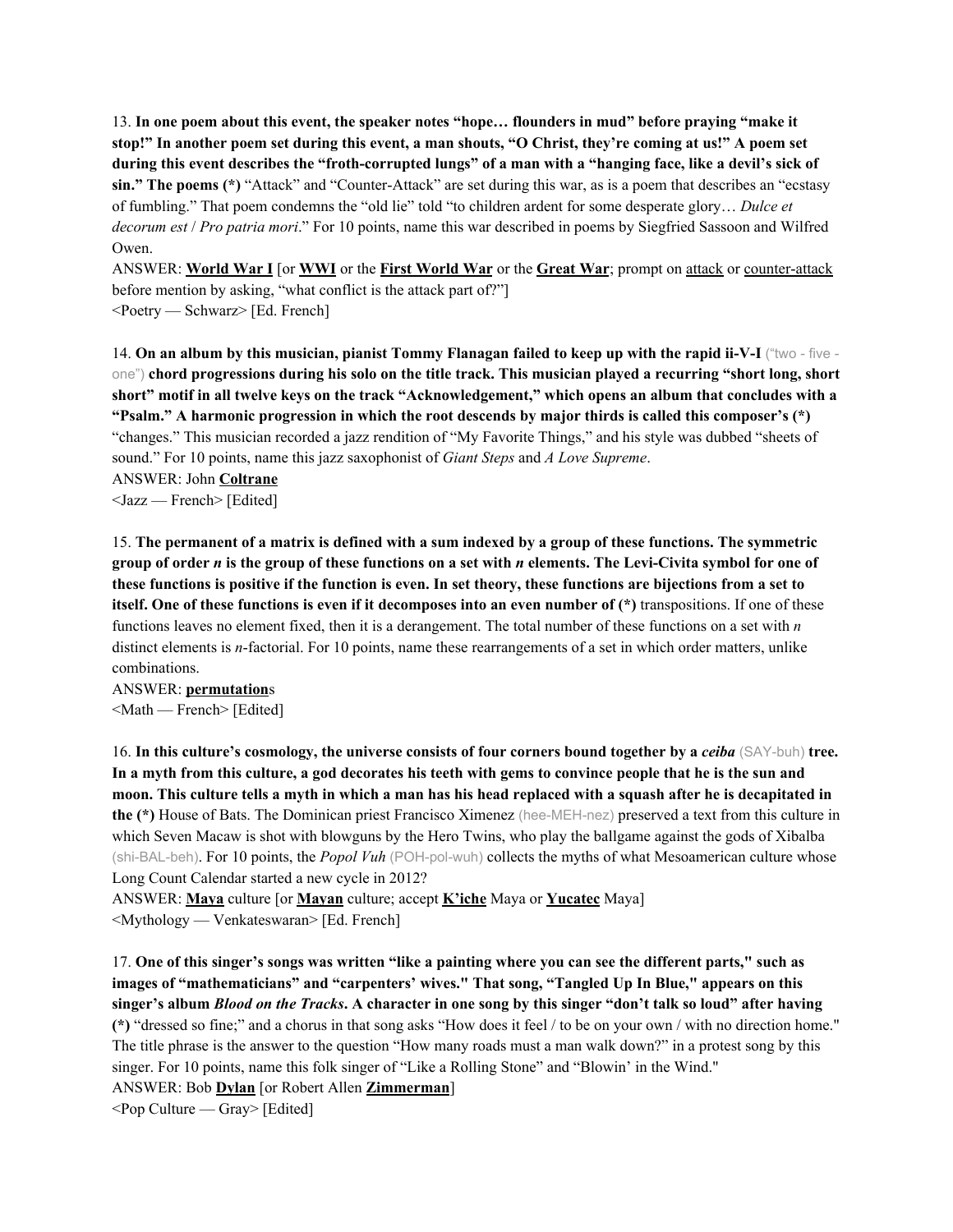18. Powder diffraction or NMR spectroscopy can be used to find the tacticity of these compounds. The degree of the production of these compounds is given by one over one minus p, according to the Carothers equation. **These compounds can be formed from alkenes using Ziegler-Natta catalysts or through free radical intermediates. These compounds can be synthesized through (\*)** step-growth or chain-growth reactions. Common compounds of this type are made from styrene and vinyl chloride. Plastics are made of these compounds, and nylon is one of them. For 10 points, name these macromolecules which are made up of repeating monomers. ANSWER: **polymer**s

<Chemistry — Bandara> [Ed. Gurazada]

19. After Margaret Nicholson tried to stab this man, he responded, "this poor creature is mad; do not hurt her. She has not hurt me." This king blocked the passage of the East India Bill, which would have **nationalized the East India Company. After this king passed the Papists Act, protestors dubbed him "King Mob" during the Gordon Riots. Due to his (\*)** porphyria, this king's son presided over the Regency. This king issued the Proclamation of 1763, forbidding all western expansion past the Appalachians, and refused to read the Olive Branch Petition. For 10 points, name this Hanoverian king who ruled the United Kingdom during the American Revolution.

ANSWER: **George III** [or **George William Frederick**; prompt on George] <British/Commonwealth History — Lin> [Edited]

20. In this play, a character delivers a speech discussing "the public works of Puncher and Wattmann." That character from this play performs a dance in which he acts as if he is entangled in a net. Characters in this play repeatedly observe that there is "nothing to be done." A man in this play excitedly notes that he would **get an erection if he (\*)** hangs himself from a nearby tree, which is this play's only set decoration. In this play, a slave puts on a bowler hat before delivering a nonsensical monologue. That slave, Lucky, is controlled by Pozzo. For 10 points, Vladimir and Estragon do nothing in what play by Samuel Beckett, in which the title character never actually arrives?

ANSWER: *Waiting for Godot* [or *En attendant Godot*] <Drama — Venkateswaran> [Ed. French]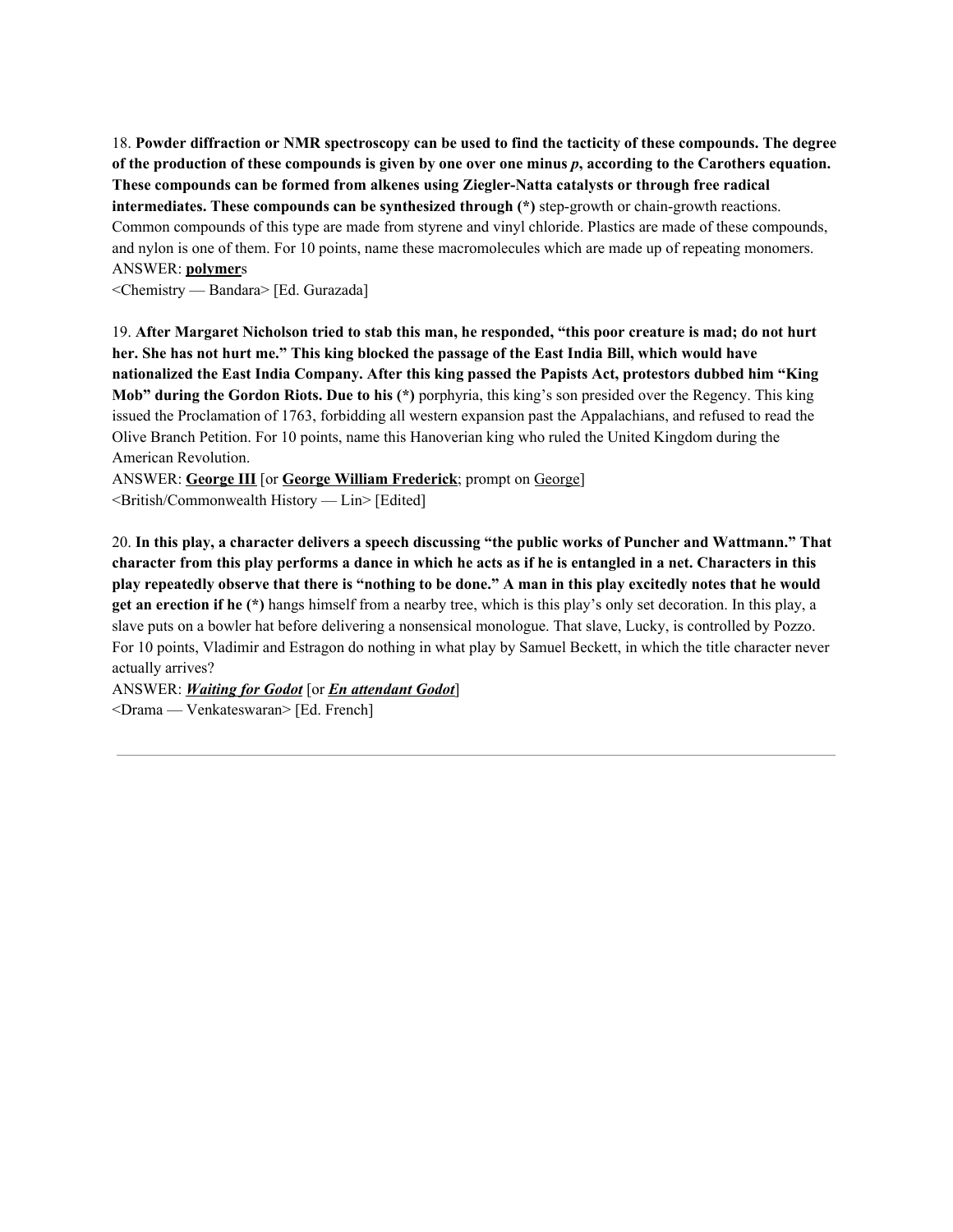# **Packet 11 Bonuses**

1. In Governor Bellingham's mansion, this symbol is "represented in exaggerated and gigantic proportions" in the breastplate of a suit of armor. For 10 points each:

[10] Name this symbol. The end of one novel describes a gravestone with the epitaph "On a field, sable, [this symbol] gules."

#### ANSWER: the letter  $\underline{A}$  [or the **scarlet letter**]

[10] In *The Scarlet Letter*, Hester Prynne is forced to wear the letter A after her affair with Arthur Dimmesdale results in the birth of this girl.

#### ANSWER: **Pearl**

[10] This early-19th century American author of *The Marble Faun* and *The Blithedale Romance* wrote *The Scarlet Letter.*

ANSWER: Nathaniel **Hawthorne** [or Nathaniel **Hathorne**]

<Long Fiction — Schwartz> [Ed. Venkateswaran]

2. One collection of these texts, the Sahih Muslim, records a farewell sermon delivered on Mount Arafat. For 10 points each:

[10] Name these texts. Along with the Quran and Sunnah, these texts provide the ultimate source for Sharia law. ANSWER: Ḥ**adīth** [or **A**ḥ**ādīth**]

[10] The Ḥadīth records the words and actions of this Islamic prophet. The archangel Gabriel presented this prophet with the Quran.

ANSWER: **Muhammad** [or **Mu**ḥ**ammad** ibn ʿAbdullāh or **Mahomet** or **Mohammad** or **Mohammed**]

[10] The Sahih Muslim is viewed as the second-most important Ḥadīth in this denomination of Islam. This denomination holds that Muhammad's rightful successor was his father-in-law, Abu Bakr.

ANSWER: **Sunni** [or **Sunnism** or **Sunniism** or Ahl as-**Sunnah**]

 $\leq$ Religion — Gray> [Ed. Dai]

3. The background of a painting by this artist includes a woman milking a goat and a peasant walking past a row of upside-down houses. For 10 points each:

[10] Name this Russian-born artist who created many paintings of his hometown of Vitebsk, including one of a green-faced man staring at a goat.

ANSWER: Marc **Chagall** (shuh-GALL) (The painting is *I and the Village*.)

[10] Chagall painted a series of ceiling frescoes for the Palais Garnier (pah-LAY gar-nee-AY) in this city. He also depicted the Eiffel Tower in his painting of this city "through the window."

### ANSWER: **Paris**

[10] Chagall included the Eiffel Tower in the background of a self-portrait of himself painting titled for having this unusual physical feature. A description is fine.

ANSWER: he has **seven fingers** [accept **extra fingers** or any answers indicating that he has more than the usual number of fingers; accept *Self Portrait with Seven Fingers*]

 $\leq$ Painting — Ma $\geq$  [Ed. Malouf]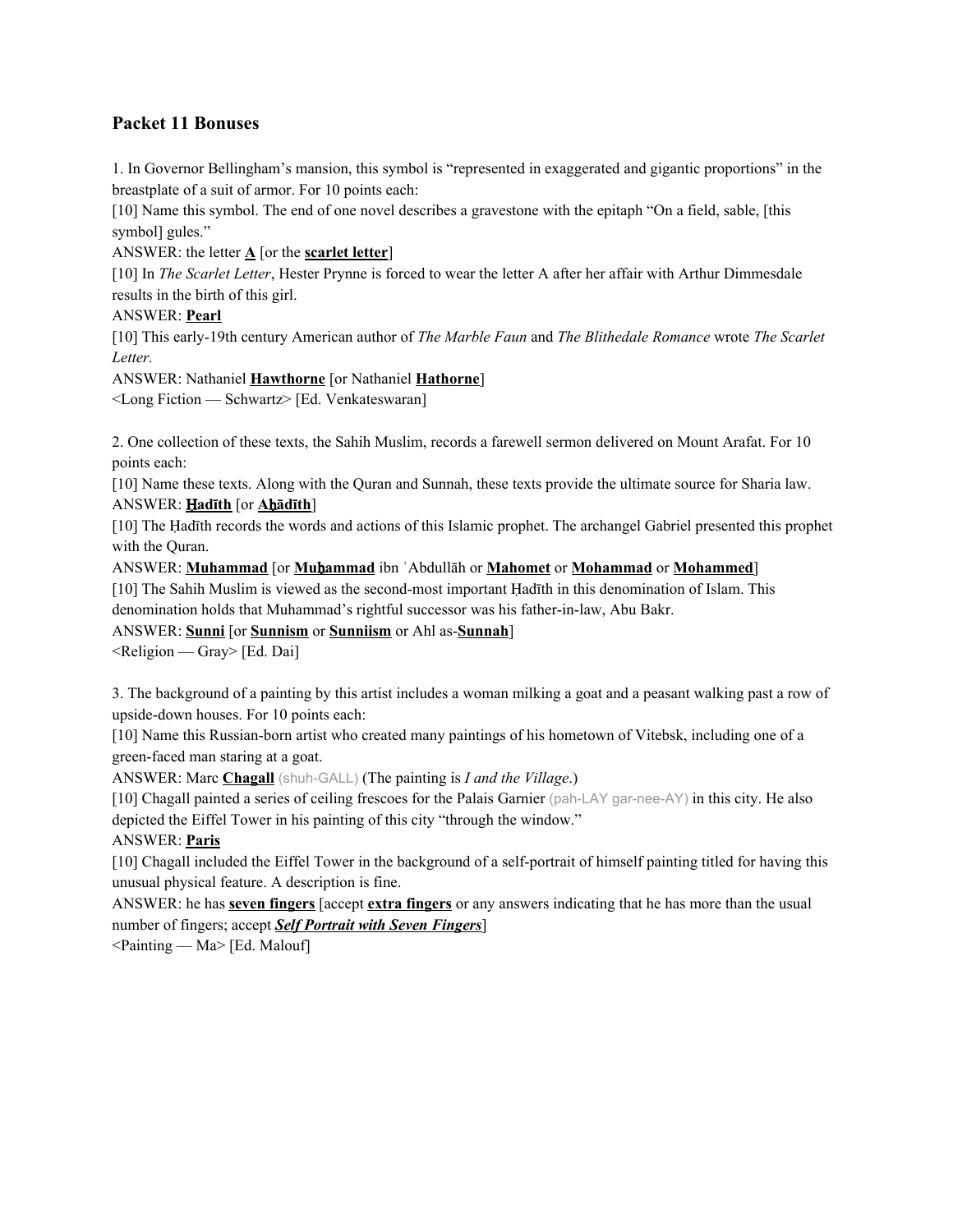4. The resolution of a display, such as 1920 by 1080, refers to the number of these graphical units within it. For 10 points each:

[10] Name these units, which have three subunits colored red, green, and blue. Raster graphics work by specifying the colors of a grid of these things.

ANSWER: **pixel**s [prompt on **p** or **px**]

[10] Unlike raster graphics, this type of graphics can scale without losing resolution, since images are represented using points and geometric shapes. Programs for editing these graphics, such as Adobe Illustrator, often use Bézier curves.

ANSWER: **vector** graphics

[10] A realistic but computationally-intensive way to represent 3D objects is to simulate these models of light. A recursive algorithm using these things generates reflections and refractions when these things hit surfaces. ANSWER: light **ray**s

<Computer Science — Gray> [Edited]

5. This weapon made its debut in one war at the battle of Sluys, where ships full of soldiers with this weapon routed enemy crossbowmen. For 10 points each:

[10] Name this weapon, which could fire at a rate nearly thrice as fast as a crossbow. Men who used this weapon routed opponents at the battle of Agincourt.

ANSWER: **longbow** [accept English **longbow**men; prompt on bow or bow and arrow, do NOT accept or prompt on "recurve bow"]

[10] This war featured victories of English longbowmen at the battles of Agincourt and Crécy. This war pitted France against England and lasted for a little more than a century before the crowning of Charles VI.

#### ANSWER: **Hundred Years**' War

[10] Crossbowmen from this port city were routed at the battle of Crécy by English longbowmen due to a lack of protective armor. This rival of Venice sided with France during the Hundred Years' War.

ANSWER: **Genoa** [or **Genova** or **Zêna**]

<European History — Shahriar> [Ed. Iyer]

6. Wioland (We-oh-land) et al used this model to describe the geometry of *Bacillus subtilis* in a bacterial vortex lattice. For 10 points each:

[10] Name this model, which lacks a phase transition in one dimension. This model uses a lattice of interacting spins to explain ferromagnetism.

### ANSWER: **Ising** model

[10] In general, the "spins" in the Ising model can be any discrete variable with this many possible states. An electron has this many possible spin states.

#### ANSWER: **two** [or **2**]

[10] In the Ising model for ferromagnetism, neighboring spins in the same state repel due to the exchange interaction arising from this rule. This rule applies to particles with half-integer spins, according to the spin-statistics theorem.

ANSWER: **Pauli exclusion** principle [or **Pauli** principle or **exclusion** principle]

<Physics — French> [Edited]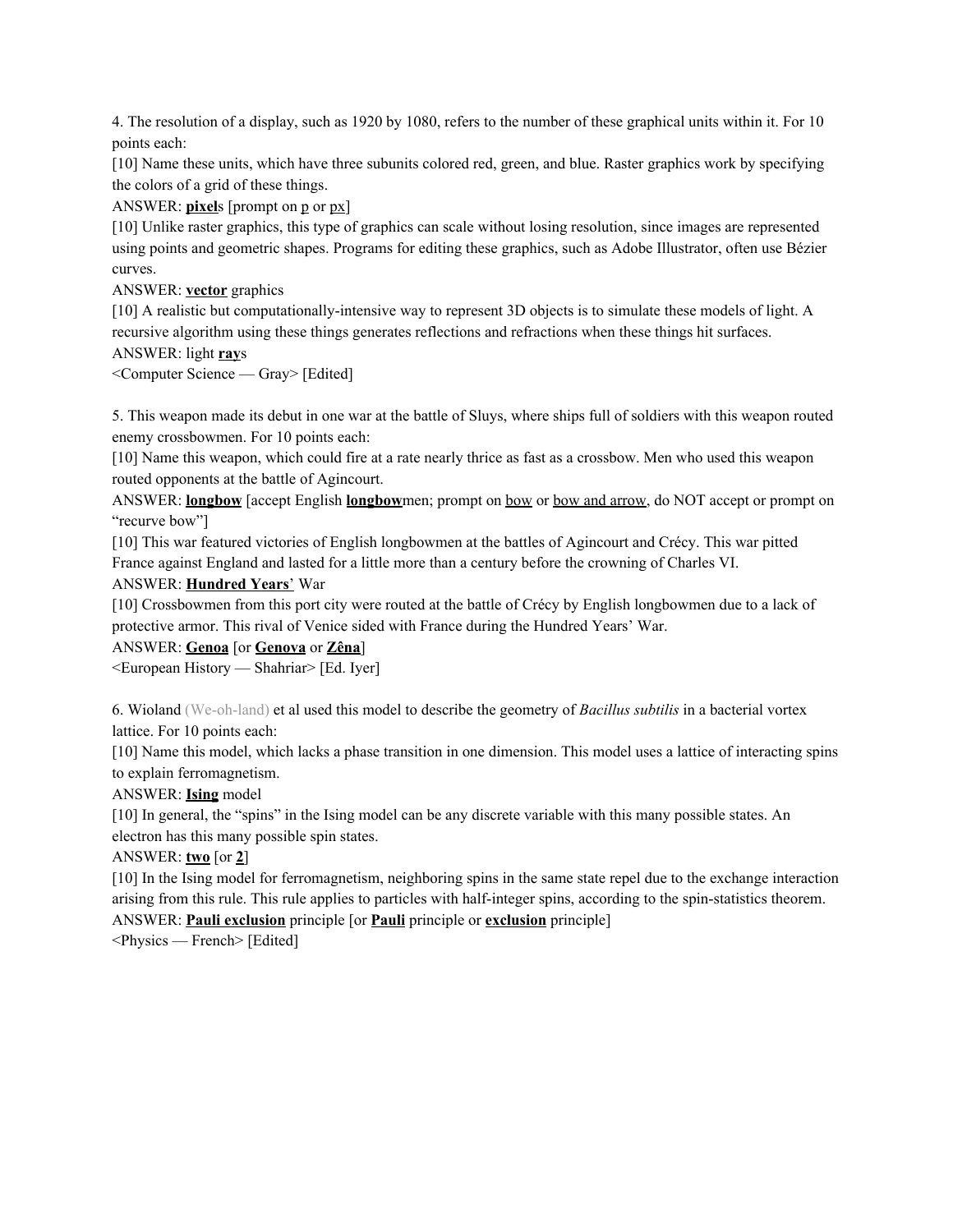7. For 10 points each, answer the following about album covers:

[10] The album cover of Lady Gaga's album *Artpop* was designed by this visual artist, who is referenced in the album's song "Applause." This artist has also made many stainless steel sculptures of balloon animals. ANSWER: Jeff **Koons**

[10] This artist designed an iconic banana cover for the debut album of The Velvet Underground, which he briefly managed. This proponent of Pop Art also made paintings of Campbell's Soup cans.

### ANSWER: Andy **Warhol** [or Andy **Warhola**]

[10] This Beatles album has bare, monochromatic cover art, unlike its predecessor, *Sergeant Pepper's Lonely Hearts Club Band*. Charles Manson believed that The Beatles wrote secret messages into songs in this album to incite a race war.

ANSWER: the **White Album** [prompt on The Beatles]

<Other Visual Art — Gray> [Edited]

8. This man's commander, Gaius Hostilius Mancinus, was stripped of his consulship after one affair where this man had negotiated with the Numantians over a safe return of Roman soldiers. For 10 points each:

[10] Name this tribune of the people, a reformer and brother of Gaius, who was beaten to death with table legs on the Capitoline hill after his proposed *Lex Agraria* land reform bill failed.

ANSWER: **T**iberius **Gracchus** [prompt on Gracchus; do NOT accept or prompt on "Gaius Gracchus"]

[10] The Capitoline Hill is at one end of this general area of Rome, where most of the politics of the day took place. The arch of Titus leads into this area, which contains the temple of Diana.

ANSWER: Roman **Forum**

[10] Tiberius Gracchus was killed by members of this governing body whose members included Nasica, the principal opponent to Tiberius Gracchus. The motto of Rome was "[this body] and the people of Rome."

### ANSWER: the **Senate** [accept *Senatus Populusque Romanus*]

<Ancient/Classical History — Iyer> [Edited]

9. Antonin Artaud suggested using a "language of totem and culture" in this art form in his essay collection titled for this art form *and its Double*. For 10 points each:

[10] Name this art form. A "epic" variant of this art form is based on Marxist dialectics and uses a so-called "distancing effect."

### ANSWER: **theater** [or **drama**, **stage**, or **play**s; accept epic **theater** or **acting** or **tragedy**]

[10] Bertolt Brecht argued that theater should use the distancing effect to prevent the audience from undergoing this emotional "purgation" described in Aristotle's *Poetics*.

### ANSWER: *catharsis*

[10] This philosopher argued that ancient Greek theater arose out of "Apollonian" and "Dionysian" elements in his *The Birth of Tragedy*. This philosopher's *The Gay Science* declares that "God is dead!"

ANSWER: Friedrich **Nietzsche** [or Friedrich Wilhelm **Nietzsche**]

<Philosophy — French> [Edited]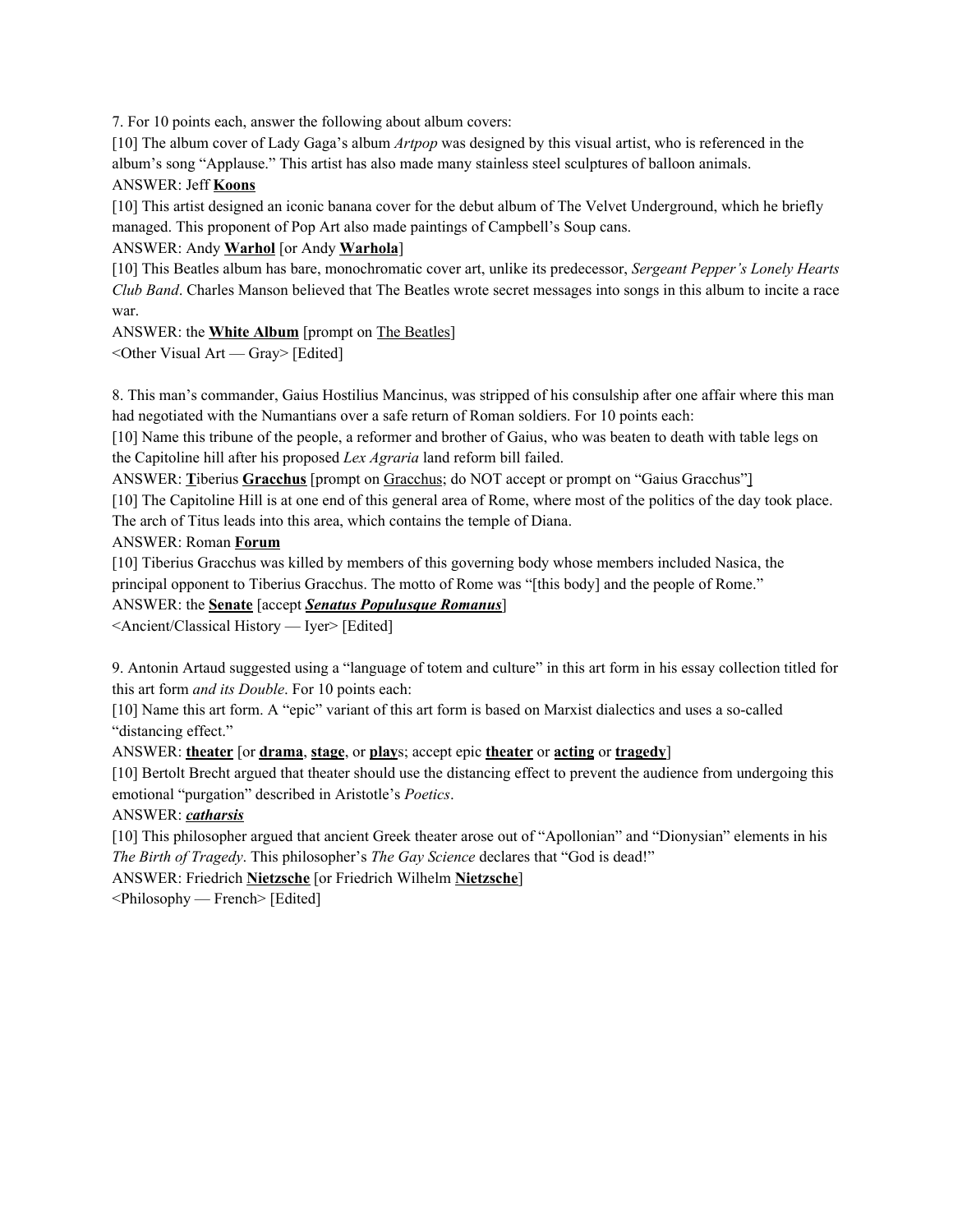10. This collection calls its title feeling "the profoundest fact of the human condition." For 10 points each: [10] Name this collection. It discusses the development of Mexican culture in essays like "The Pachuco and Other Extremes" and "The Day of the Dead."

### ANSWER: *The Labyrinth of Solitude*

[10] *The Labyrinth of Solitude* was written by this Mexican essayist. This author explored the life of fellow Mexican author Sor Juana in his biography *The Traps of Faith.*

### ANSWER: Octavio **Paz**

[10] Octavio Paz discussed the replacement of Nahuatl by this language in the essay "The Conquest and Colonialism." Paz himself wrote in this language.

### ANSWER: **Spanish** [or **Español**]

<Essay — Schwartz> [Edited]

11. The human condition is the urge to try and find meaning in a meaningless universe. For 10 points each:

[10] This philosopher's book *The Human Condition* contrasts the *vita activa* of labor, work, and action, and the sedentary *vita contemplativa*. This philosopher also wrote *Eichmann* (IKE-man) *in Jerusalem* about the banality of evil.

### ANSWER: Hannah **Arendt**

[10] This writer's novel *Siddhartha* is about the title character searching for and eventually finding meaning in the totality of his life experiences. This writer also wrote *Steppenwolf* and *The Glass Bead Game*.

### ANSWER: Herman **Hesse**

[10] Gautama Buddha attained *nirvana*, or liberation from this cycle, through the Middle Way. This Sanskrit term refers to the cycle of rebirth in many religions that is only broken through enlightenment.

### ANSWER: *sa*ṃ*sāra*

<Mixed/Other — Gray> [Edited]

12. This process is significantly amplified in a population that has undergone a bottleneck. For 10 points each: [10] Name this process, in which the frequency of an allele changes due to random sampling and chance.

## ANSWER: genetic **drift** [or allelic **drift** or Sewall **Wright effect**]

[10] Genetic drift is more significant if this quantity is small. This quantity is the number of individuals in a group, and its maximum sustainable value is the carrying capacity.

## ANSWER: population **size** [or **population**]

[10] A theory by Motoo Kimura states that genetic drift of this type of mutation is the main driver of evolutionary change at the molecular level. The prevalence of this type of mutation is not affected by natural selection. ANSWER: **neutral** mutations [accept **neutral** theory of molecular evolution; prompt on silent mutations or synonymous mutations with "those mutations are a subtype of what general class of mutation?"]  $\leq$ Biology — Gurazada> [Edited]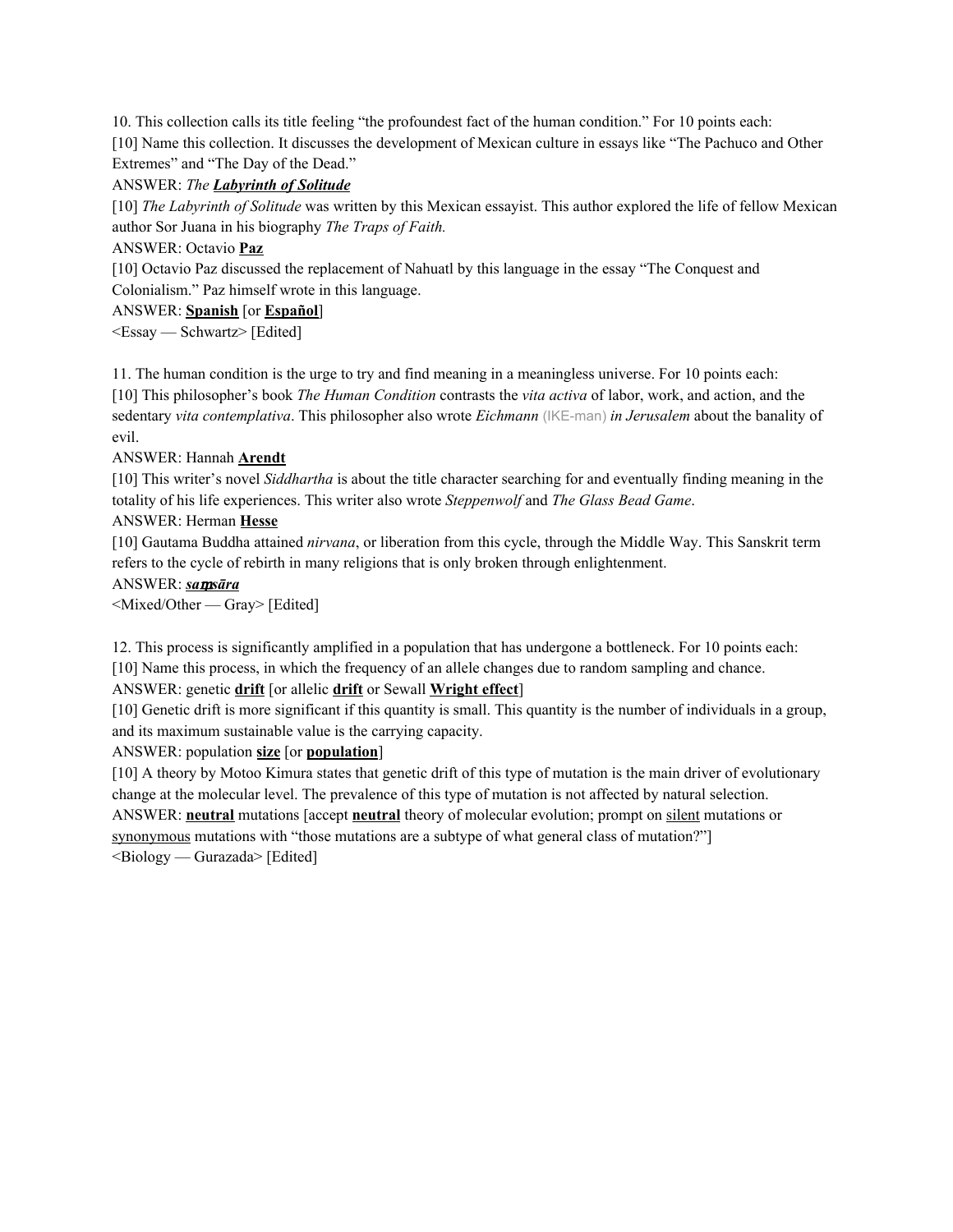13. For 10 points each, answer the following about operatic duets:

[10] Two male voices sing a duet of friendship in "Au fond du temple saint" (oh FON due tam-PLA sahn) from this composer's opera *The Pearl Fishers*. Another of this composer's characters sings "l'amour est un oiseau rebelle" (lah-moor ey tuhn wa-ZOH re-BEL) in an aria that descends chromatically from high D.

ANSWER: Georges **Bizet** [or Alexandre César Léopold **Bizet**]

[10] This duet from Léo Delibes's (day-LEEB's) Lakmé was written for soprano and mezzo soprano. This duet occurs when Lakme and her servant go to gather the title objects by the river.

ANSWER: "**Flower** Duet" [or "Duo des **fleurs**"]

[10] "Te io sto" from this Italian composer's *The Masked Ball* is often considered his first truly great love duet. He also wrote the duet "Si vendetta" for his opera *Rigoletto*.

ANSWER: Giuseppe **Verdi** [or Giuseppe Fortunino Francesco **Verdi**]

 $\leq$ Opera — Ma> [Edited]

14. One nickname for this man was coined by Paul Greenberg, who believed that this man was undoing the progress of his predecessors. For 10 points each:

[10] Name this Democratic president from 1993 to 2001, whose national achievements include balancing the budget. His presidency was marred by the Whitewater scandal.

ANSWER: Bill **Clinton** [or William Jefferson **Clinton**] (That nickname was "Slick Willie.")

[10] This former chancellor and president of Baylor University served as the special prosecutor during the

Whitewater scandal. He investigated Clinton's alleged perjury during the Monica Lewinsky scandal.

ANSWER: Kenneth **Starr** [or Kenneth Winston **Starr**]

[10] The Whitewater Development corporation was supposedly incorporated to develop real estate along the White River in this state. Clinton served as the governor of this state before running for president in 1992.

#### ANSWER: **Arkansas**

<US History — Shahriar> [Ed. Iyer]

15. This author described her classification of a childhood servant as "poor" and nothing else in her TED talk "The Danger of a Single Story." For 10 points each:

[10] Name this contemporary Nigerian author of novels like *Purple Hibiscus* and *Half of a Yellow Sun*.

ANSWER: Chimamanda **Adichie** (uh-DEE-chee-ay) [or Chimamanda Ngozi **Adichie**]

[10] Ifemelu begins a blog called "Raceteenth" about what it means to be African in this country in a 2013 novel by Adichie. Teju Cole described Julius' experience living in this country in *Open City*, which is set in New York.

ANSWER: **United States** of America [or **America** or **USA** or **U. S.**; accept *Americanah*]

[10] Adichie's 2017 novel about how to raise a feminist daughter, *Dear Ijeawele*, is written in this literary form. Novels in this form are told through a series of documents, such as journal entries or letters.

ANSWER: **epistolary** novels

<Long Fiction — Schwartz> [Edited]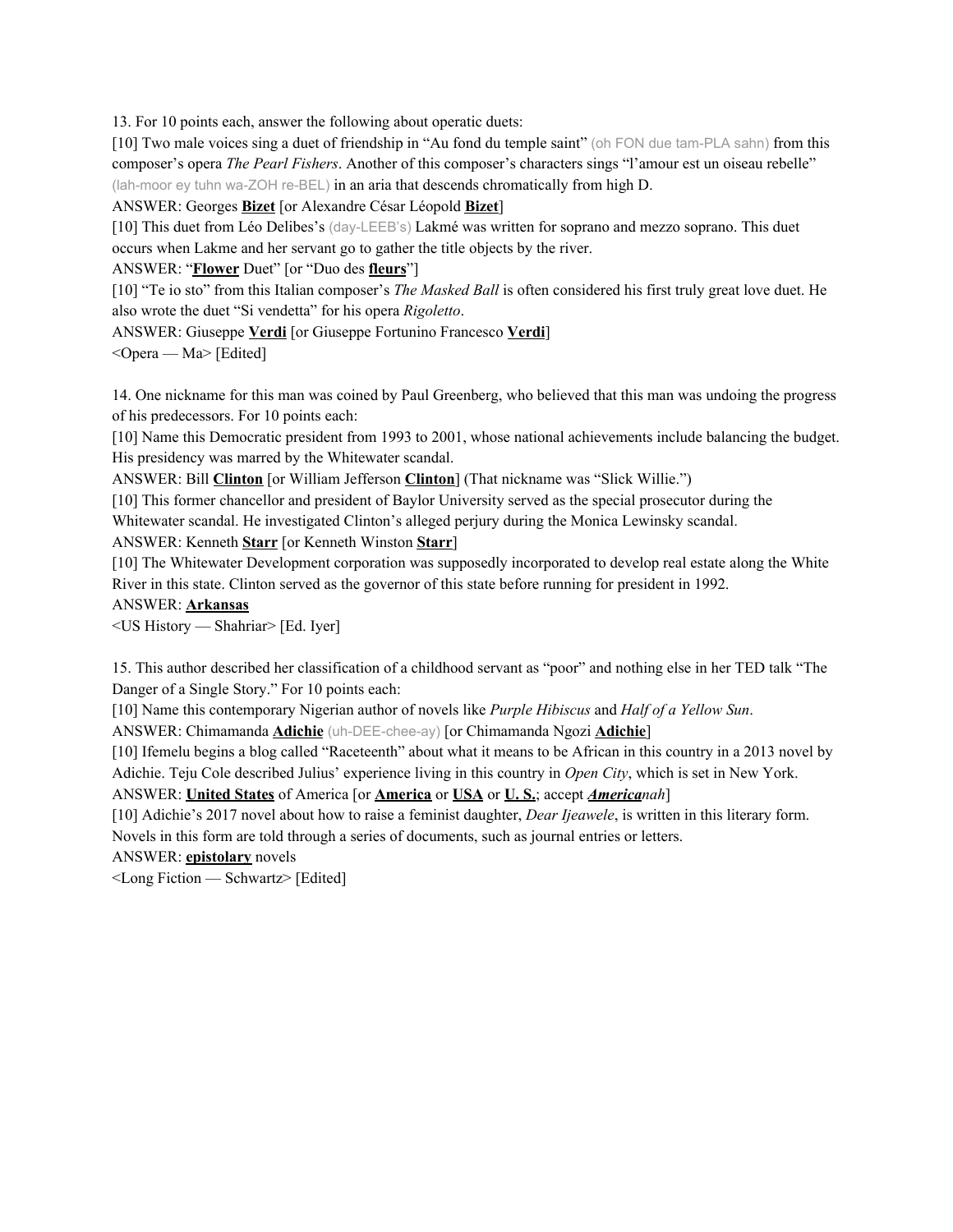16. Six initiatives, including a "Literacy Corps" to fulfill military service requirements, in this program were passed by a majority of 99% in a national referendum. For 10 points each:

[10] Name this set of reforms bloodlessly enacted by prime minister Asadollah Alam under Mohammed Reza Pahlavi, which included massive land reform, secularization, and eventually women's suffrage.

# ANSWER: **White Revolution** [or **Enqelāb-e Sefid** or **Shah and People Revolution** or **Enqelāb-e Shāh o Mardom**]

[10] Mohammed Reza Pahlavi was the last shah of this Middle Eastern country. A 1979 revolution in this country made it an Islamic republic featured protests in its capital of Tehran.

### ANSWER: **Iran** [or **Persia** or **Imperial State of Iran** or Islamic Republic of **Iran** or **Kešvare Šâhanšâhiye Irân** or **Jomhuri-ye Eslāmi-ye Irān**]

[10] The most prominent critic of the White Revolution was this cleric who would later be forced into exile. This cleric would later become the Supreme Leader of Iran after the Islamic Revolution.

ANSWER: Ayatollah **Khomeini** [or Sayyid Ruhollah Mūsavi **Khomeini**; prompt on the Ayatollah] <Asian History — Gray> [Edited]

17. This poet began his "Sleepwalking Ballad" with the line "Verde que te quiero verde." For 10 points each: [10] Name this poet. This poet declared "I will not see it!" after describing the death "at five in the afternoon" of Ignacio Sánchez Mejía in "Lament for the Death of a Bullfighter."

ANSWER: Federico García **Lorca** [prompt on García]

[10] Federico García Lorca was a poet from this country. García Lorca was killed by forces loyal to this country's dictator, Francisco Franco.

ANSWER: **Spain** [or **España** or Kingdom of **Spain** or Reino de **España**; accept Republic of **Spain** or República de **España**]

[10] García Lorca belonged to this "generation" of Spanish poets, whose first meeting commemorated the 300th anniversary of the death of Luis de Góngora. Other members of this group included Rafael Alberti and Vicente Aleixandre.

ANSWER: Generation of **'27** [or Generación del **27**; accept Generation of **1927** or Generación del **1927**] <Poetry — Schwartz> [Ed. French]

18. Mithras wears a hat from this region in depictions of the Tauroctony, since Romans associated those hats from this region with all cultures east of Rome. For 10 points each:

[10] Name this region of Asia Minor, whose inhabitants worshiped gods like Attis and Cybele. This region names a style of soft, conical cap made of felt or wool.

### ANSWER: **Phrygia** [accept **Phrygian** cap]

[10] During the French Revolution, Phrygian caps became associated with this concept. A woman personifying this concept wears a Phrygian cap in a painting of her "leading the people" by Eugene Delacroix.

### ANSWER: **liberty** [or *liberté* or *libertas*; accept **freedom**]

[10] This mythical king of Phrygia wore a Phrygian cap to hide the ass's ears he was given by Apollo. This king bathed in the river Pactolus to lose an ability he was granted by Dionysus.

### ANSWER: King **Midas**

<Mythology — Schwartz/French> [Ed. French]